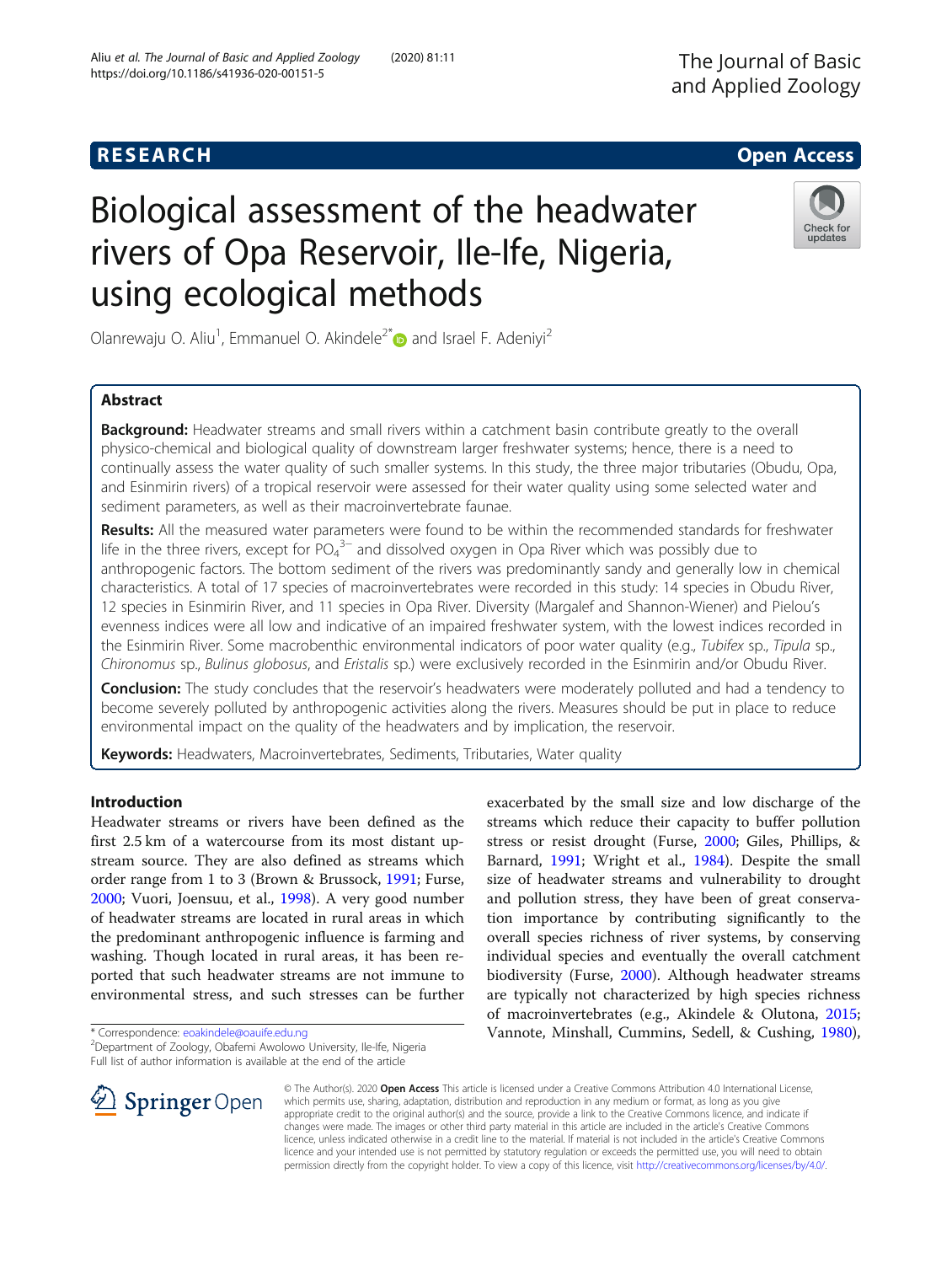they have been described as biodiversity hotspots for rare or threatened species (Furse, [2000\)](#page-6-0).

Ecological method has been proposed as one of the five main approaches for biological assessment of surface freshwaters; others being physiological and biochemical methods, toxicity tests or bioassays, biological accumulation, and histological/morphological methods (Friedrich, Chapman, & Beim, [2006](#page-6-0)). Ecological method of assessing water quality is hinged on two factors, i.e., community structure and indicator species. The community structure reflects the numerical abundance of each species in an aquatic habitat, and it typically consists of many indices (e.g., Shannon-Wiener diversity index, Margalef index, and Pielou's evenness index). On the other hand, an indicator organism is a species selected for its sensitivity or tolerance to different kinds of pollution or environmental stressors (Friedrich et al., [2006](#page-6-0)). Among others, benthic invertebrates have been more used by hydrobiologists than any other group of aquatic organisms, in developing ecological methods for water quality assessment (Friedrich et al., [2006](#page-6-0); Voshell, [2002](#page-7-0)). The suitability of benthic macroinvertebrates in interpreting ecological conditions of running waters is owing to the fact that most members are sessile, relatively long-lived, occur all year long, and are in contact with sediments. They are also preferred to any other group of organisms because they are more easily collected, handled, and reliably identified (Friedrich et al., [2006](#page-6-0); Rosenberg & Resh, [1993](#page-7-0)). Contamination and toxicity of sediments will therefore affect those benthic organisms that are sensitive to them (Friedrich et al., [2006](#page-6-0)).

Despite the fact that headwater streams are important national resource, they are under-reported in ecological studies or monitoring programs (Furse, [2000\)](#page-6-0). Often times, limnological studies are focused on larger freshwater systems like reservoirs and rivers, with little or no attention on their tributaries or headwaters (Akindele & Olutona, [2015\)](#page-6-0). In the study of macroinvertebrates of a South African river system (Buffalo River), a total of 12 macroinvertebrate taxa were exclusively found in its headwater (Palmer, Palmer, et al., [1994\)](#page-7-0). In the same vein, Akindele and Olutona ([2015](#page-6-0)) reported a total of 23 macroinvertebrate taxa in the headwater streams of a Nigerian reservoir as against a total of 9 taxa that had earlier been reported by Atobatele and Ugwumba ([2010](#page-6-0)) on the same reservoir. These suggest that macroinvertebrate taxa of some freshwater systems may be exclusively confined to their headwaters (Furse, [2000](#page-6-0)). In view of the foregoing, an ecological approach was employed to assess the biological water quality of the headwater rivers of an artificial tropical lake (reservoir). This was based on the water quality of headwater rivers, sediment characteristics, and macroinvertebrate composition/community structure. This was with a view to ascertaining the ecological integrity of the rivers and their implications for the health status of the downstream reservoir.

# Materials and methods

# Study area

This study was carried out on the major tributaries (headwater rivers) of Opa Reservoir in Ile-Ife, Osun State, Nigeria, i.e., Opa, Obudu, and Esinmirin rivers. Opa Reservoir is located on the campus of Obafemi Awolowo University, Ile-Ife, Nigeria, and it provides several ecosystem services to the university community. The drainage basin of the reservoir falls roughly between 07° 27′ –07° 35′ N and 004° 32′ –004° 39′ E. The three headwater rivers are located in Ife Central and Atakumosa Local Governments in Osun State, Nigeria. The study area is characterized by two distinct seasons, viz., the dry season (November–March) and the rainy season (April–October) (Akintola, [1986](#page-6-0)).

#### Field sampling and in-situ determinations

A total of 16 sampling stations were established for this study: six stations each on Obudu and Esinmirin rivers and four stations on Opa River (Fig. [1](#page-2-0)). Stream orders in Obudu River include "2," "3," and "4"; those of Esinmirin were "2" and "3"; those of Opa River were "3"and "4." Samples were collected from September 2004 to July 2005, with the aim of capturing early and late periods of both dry and rainy seasons (i.e., September 2004, December 2004, March 2005, May 2005, and July 2005). Composite samples of bottom sediments were collected at each sampling station using a grab sampler and subsequently stored inside well-labeled polyethylene bags. Samples of macroinvertebrates were also collected by using a sieve of mesh size 0.5 mm and preserved immediately in 5% formalin solution. Water samples were collected inside clean plastic containers which had also been rinsed with the water sample. Electrical conductivity (EC) and pH of water samples were determined on the field using a Jenway conductivity meter and Lovibond pH comparator, respectively. Dissolved oxygen (DO) samples were collected in 250 ml amber bottles and fixed on the field using Winkler's reagents. In the same vein, biological oxygen demand (BOD) samples were also collected in dark amber bottles and taken to the laboratory for incubation over a period of 5 days, hence the term  $BOD<sub>5</sub>$ .

#### Laboratory analysis and biodiversity indices

The following water parameters were analyzed in the laboratory using the appropriate titrimetric or instrumentation methods as described by the American Public Health Association APHA, AWMA, and WPCF ([1995](#page-6-0)): DO, BOD<sub>5</sub>, total alkalinity, acidity, organic carbon,  $NO<sub>3</sub><sup>-</sup>, PO<sub>4</sub><sup>3-</sup>,$  calcium, and magnesium. Particle size distribution of each sediment sample was determined using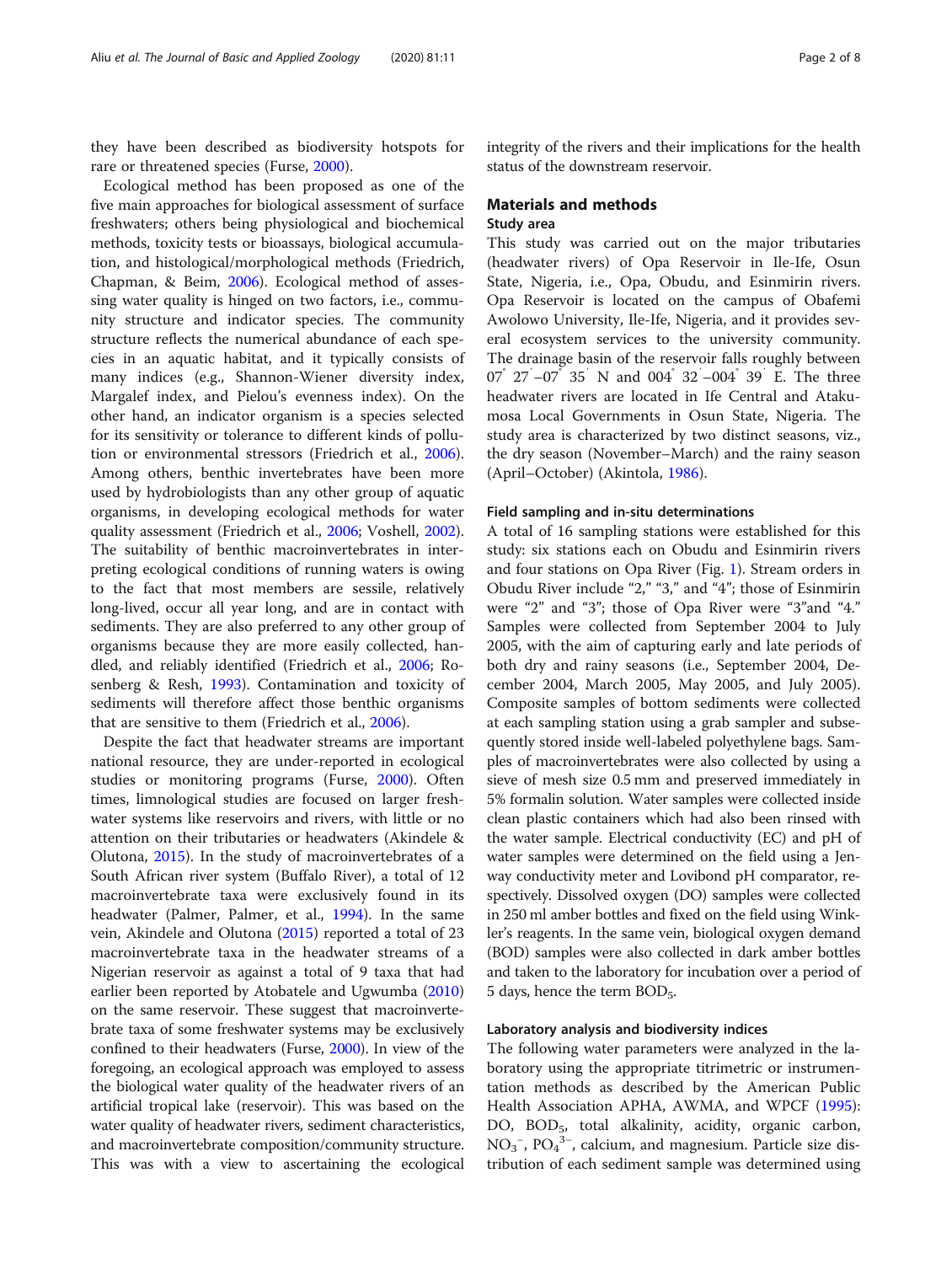<span id="page-2-0"></span>

the Bouyocus method. The following sediment characteristics were also determined using appropriate laboratory methods as described by APHA, AWMA, and WPCF [\(1995\)](#page-6-0): pH, EC, organic carbon,  $Ca^{2+}$ ,  $Mg^{2+}$ , NO<sub>3</sub><sup>-</sup>, PO<sub>4</sub><sup>3-</sup>, and SO<sub>4</sub><sup>2-</sup>. Specimens of macroinvertebrates were first sorted out into broad taxonomic groups based on their distinctive morphological features, e.g., Annelida, Gastropoda, and Insecta. Specimens that were too small to be identified with naked eyes were observed under a binocular microscope and identified using the identification keys (e.g., Abbott & Morris, [1995](#page-6-0); Bouchard, [2004;](#page-6-0) Brown, [1980](#page-6-0)). Biodiversity of macroinvertebrates in the three rivers was determined using the following indices: Margalef diversity index (Lenat, Smock, & Penrose, [1980\)](#page-7-0), Shannon-Wiener diversity index, and Pielou's evenness index (Shannon, [1948\)](#page-7-0).

#### Statistical analysis

Descriptive statistics (mean, standard deviation, standard error of mean) were used to summarize the data recorded during laboratory analysis. The dataset was also tested for normality with Shapiro-Wilk test, in order to ascertain the appropriate statistical tests for the analysis (i.e., parametric or non-parametric tests). The dataset was parametric, hence the use of one-way analysis of variance (ANOVA) for variations in the parameters among the three rivers. Pearson's correlation was also used to establish the relationships between macroinvertebrates and the independent variables (water and sediment parameters).

# Results

## Water and sediment physicochemical parameters

Table [1](#page-3-0) provides the mean values for water parameters in the three rivers. Electrical conductivity, pH, total alkalinity,  $Ca^{2+}$ , and  $Mg^{2+}$  all recorded their lowest and highest values in Obudu and Esinmirin rivers, respectively. Dissolved oxygen recorded its lowest and highest values at Opa and Obudu rivers, respectively. Lowest value of organic carbon was recorded at both Opa and Esinmirin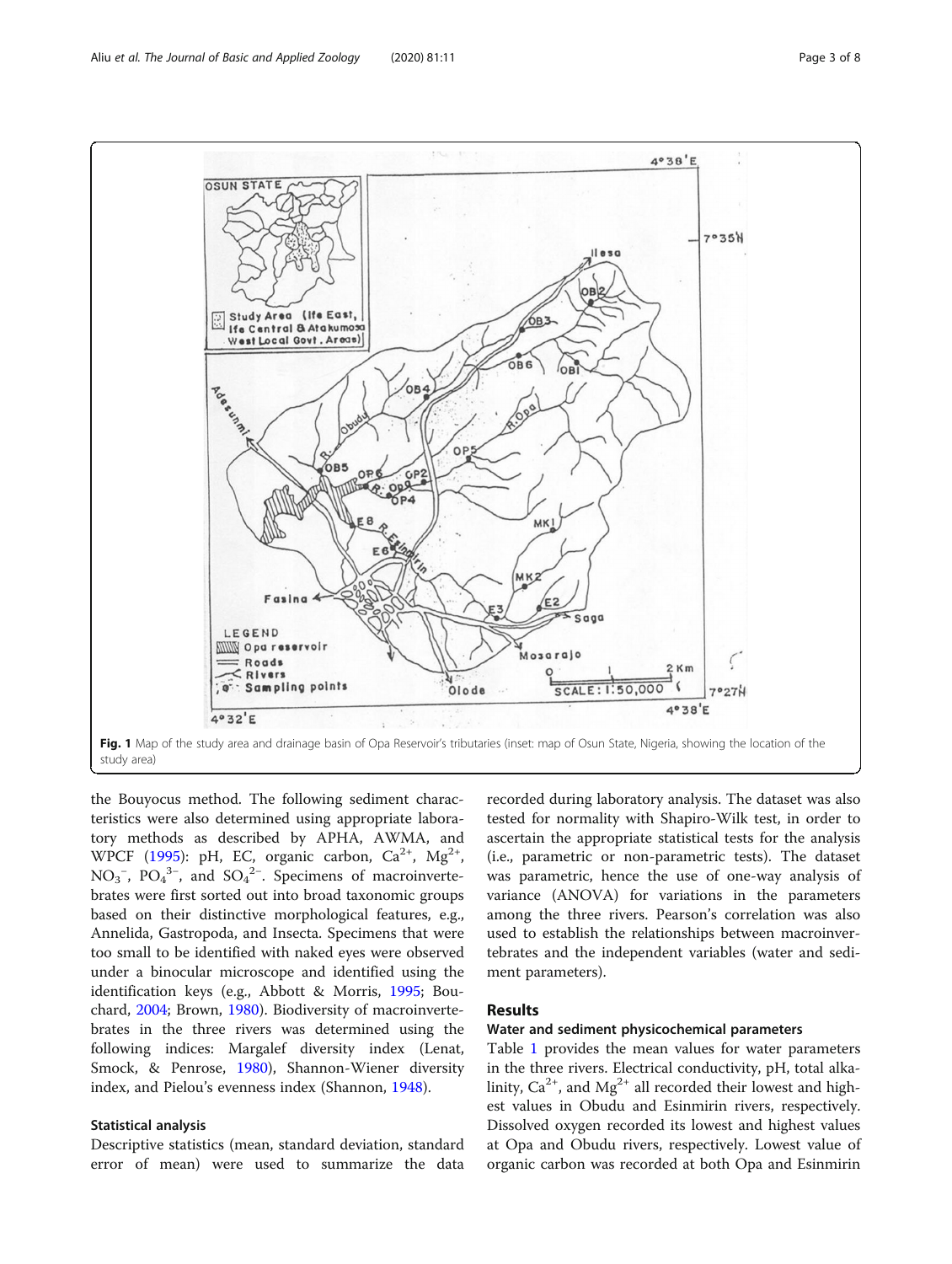| Water parameter                           | River system       |                    |                    | ANOVA |                |
|-------------------------------------------|--------------------|--------------------|--------------------|-------|----------------|
|                                           | Obudu              | Opa                | Esinmirin          | F.    | $\overline{p}$ |
| Water temperature (C)                     | $26.14 \pm 0.95$   | $26.23 \pm 0.65$   | $26.37 \pm 1.43$   | 0.050 | 0.952          |
| pH                                        | $7.30 \pm 0.14$    | $7.31 \pm 0.16$    | $7.57 \pm 0.17$    | 4.660 | 0.048          |
| $EC$ ( $\mu$ S/cm)                        | $122.59 \pm 12.58$ | $170.76 \pm 77.57$ | $207.89 \pm 68.62$ | 4.576 | 0.071          |
| $DO$ (mg/L)                               | $5.31 \pm 0.71$    | $4.62 \pm 0.68$    | $5.11 \pm 1.01$    | 1.221 | 0.345          |
| $BOD5$ (mg/L)                             | $1.71 \pm 0.40$    | $1.72 \pm 0.60$    | $2.21 \pm 0.71$    | 1.156 | 0.367          |
| Total alkalinity (mgCaCO <sub>3</sub> /L) | $44.16 \pm 7.46$   | $56.50 \pm 37.42$  | $77.50 \pm 35.90$  | 2.351 | 0.186          |
| Total acidity (mgCaCO <sub>3</sub> /L)    | $25.50 \pm 3.78$   | $25.00 \pm 4.54$   | $26.83 \pm 6.01$   | 0.149 | 0.864          |
| Organic carbon (mg/L)                     | $2.82 \pm 1.03$    | $2.02 \pm 1.16$    | $2.02 \pm 0.63$    | 1.19  | 6.751          |
| $Ca^{2+}$ (mg/L)                          | $9.58 \pm 2.06$    | $15.50 \pm 7.77$   | $20.96 \pm 7.26$   | 6.824 | 0.032          |
| $Mg^{2+}$ (mg/L)                          | $2.23 \pm 0.69$    | $3.65 \pm 2.75$    | $7.37 \pm 4.04$    | 4.551 | 0.07C          |
| $NO3- (mq/L)$                             | $1.26 \pm 0.21$    | $1.27 \pm 0.22$    | $1.14 \pm 0.23$    | 0.564 | 0.591          |
| $PO_4^{3-}$ (mg/L)                        | $0.71 \pm 0.28$    | $0.51 \pm 0.21$    | $0.26 \pm 0.09$    | 7.83  | 0.022          |

<span id="page-3-0"></span>Table 1 Physico-chemical parameters of water in Opa Reservoir's tributaries (September 2004–July 2005)

while the highest was at Obudu River. Esinmirin River recorded the lowest values of  $NO_3^-$  and  $PO_4^{\ 3-}$  while the corresponding highest values for both parameters were at Opa and Obudu rivers, respectively. Only three parameters (i.e., pH,  $Ca^{2+}$ , and  $PO<sub>4</sub><sup>3-</sup>$ ) showed significant differences ( $p < 0.05$ ) in their variations among the three rivers. Biological oxygen demand and total acidity showed no distinct trend and significant difference among the rivers, though their highest values were both recorded at the Esinmirin River. In the sediment, pH and  $PO_4^{\ 3-}$  both recorded their lowest and highest values at Opa and Esinmirin rivers, respectively (Table 2). Electrical conductivity was lowest at Obudu River and highest at Esinmirin River, while  $SO_4^2$ <sup>-</sup> recorded its lowest and highest at Obudu and Opa rivers, respectively. Other parameters (organic carbon and  $NO<sub>3</sub><sup>-</sup>$ ) showed no definite trend in their variations. In all, only EC showed significant difference ( $p < 0.01$ ) in its spatial variation among the river's sediments. Percentage textural composition of the sediment is shown in Fig. [2](#page-4-0). Sand was the dominant textural class in the three rivers, followed by clay, and then silt. However, it was observed that the percentage composition of sand decreased from

the upper to the lower reach of the rivers, while the reverse was the case for silt and clay (data not shown).

# Benthic macroinvertebrates of the rivers and their relationships with water and sediment parameters

The benthic macroinvertebrates recorded in this study comprised of a total of 17 species which represented three phyla (Arthropoda, Mollusca, and Annelida (Table [3](#page-4-0))). The fauna also comprised of four major groups (Crustacea, Insecta, Gastropoda, and Annelida) which were all represented in the three rivers except for Annelida which only occurred in Obudu River. Obudu River recorded the highest taxa richness while Esinmirin River recorded the highest abundance. In both cases (i.e., taxa richness and abundance), Opa River recorded the lowest. In the overall, insects dominated the taxa composition of the fauna (i.e., 60%), followed by gastropods (30%) while crustaceans and annelids were each monospecific (10% each) (Fig. [3](#page-4-0)). Insecta recorded the highest taxa composition in Obudu River (eight spp.), followed by Esinmirin (six spp.) and Opa rivers (five spp.). Opa and Esinmirin rivers each recorded five species of gastropods while Obudu River recorded four species. Gastropoda dominated the fauna in

Table 2 Sediment characteristics of Opa Reservoir's tributaries (September 2004–July 2005)

| Sediment<br>parameter | River system       |                    |                    |       | <b>ANOVA</b> |  |
|-----------------------|--------------------|--------------------|--------------------|-------|--------------|--|
|                       | Obudu              | Opa                | Esinmirin          |       |              |  |
| pH                    | $6.72 \pm 0.78$    | $6.59 \pm 0.67$    | $7.10 \pm 0.40$    | 1.165 | 0.364        |  |
| $EC$ ( $\mu$ S/cm)    | $104.61 \pm 23.53$ | $162.21 \pm 63.19$ | $184.23 \pm 29.33$ | 10.64 | 0.007        |  |
| Organic carbon (%)    | $0.06 \pm 0.02$    | $0.07 \pm 0.02$    | $0.06 \pm 0.02$    | 0.213 | 0.813        |  |
| $NO_3^-$ (mg/L)       | $2.01 \pm 0.96$    | $2.00 \pm 1.61$    | $1.62 \pm 0.87$    | 0.239 | 0.792        |  |
| $PO_4^{3-}$ (mg/L)    | $16.97 \pm 11.24$  | $15.37 \pm 8.94$   | $18.73 \pm 4.87$   | 0.263 | 0.776        |  |
| $SO_4^{2-}$ (mg/L)    | $39.63 \pm 8.25$   | $51.55 \pm 16.49$  | $49.60 \pm 10.97$  | 1.713 | 0.244        |  |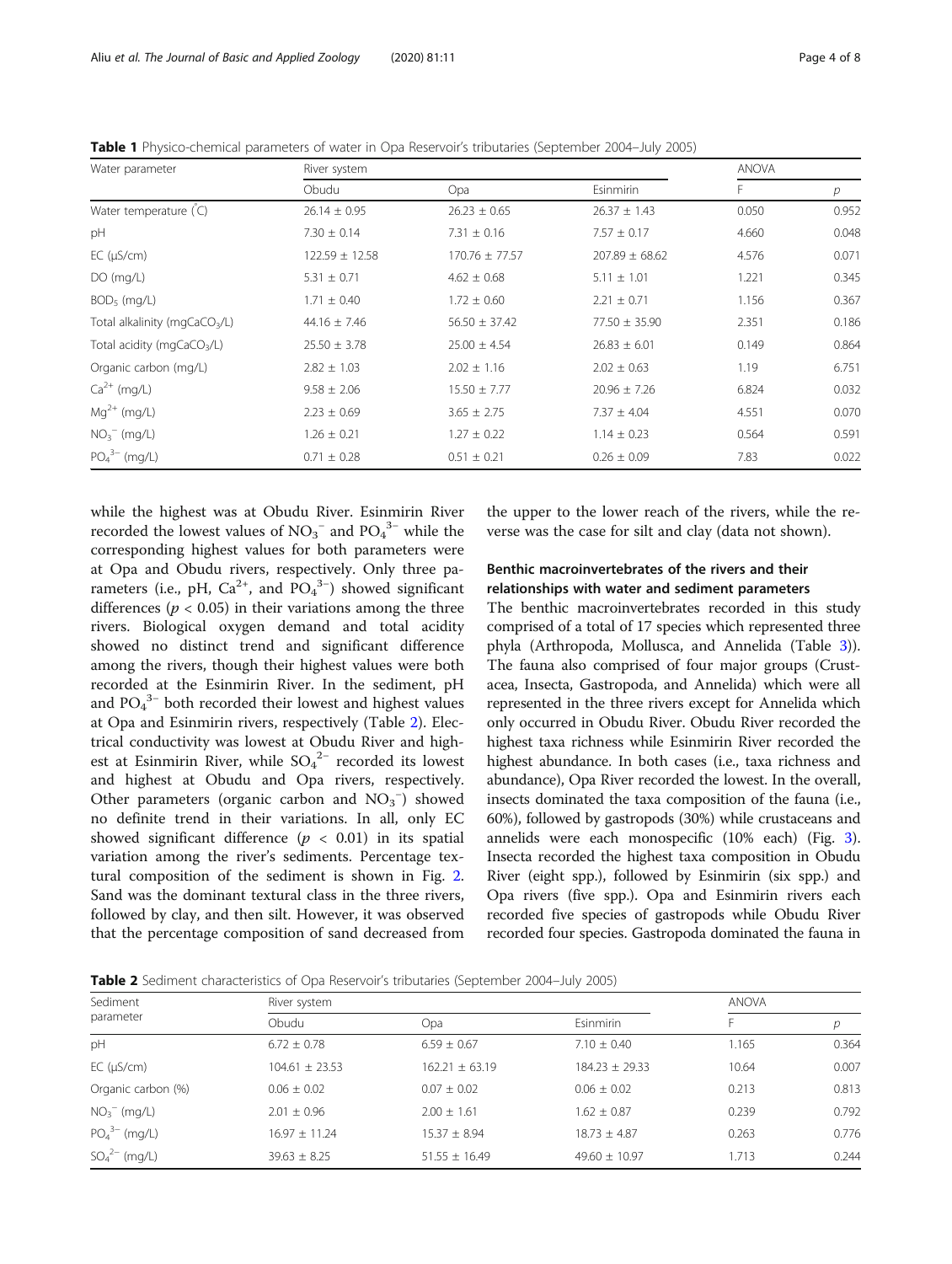<span id="page-4-0"></span>

Table 3 Macroinvertebrate composition, distribution, and community structure in Opa Reservoir's tributaries (September 2004–July 2005)

| S/N                      | Taxon                   | Obudu River | Opa River | Esinmirin<br>River |
|--------------------------|-------------------------|-------------|-----------|--------------------|
|                          | Crustacea               |             |           |                    |
| 1                        | Sudanonautes africanus  | 113         | 106       | 89                 |
|                          | Insecta                 |             |           |                    |
| 2                        | Elassoneuria sp.        | 123         | 18        | 6                  |
| 3                        | Aciagrion hamoni        | 0           | 18        | 0                  |
| 4                        | Lestinogomphus sp.      | 148         | 36        | 30                 |
| 5                        | Urothermis assignata    | 118         | 44        | 88                 |
| 6                        | Acisoma panorpoides     | 159         | 59        | 18                 |
| 7                        | Diptera 1               | 6           | 0         | $\Omega$           |
| 8                        | Diptera 2               | 6           | 0         | 0                  |
| 9                        | Chironomus sp.          | 6           | 0         | 58                 |
| 10                       | Eristalis sp.           | 6           | 0         | 6                  |
|                          | Gastropoda              |             |           |                    |
| 11                       | Lanistes libycus        | 90          | 24        | 36                 |
| 12                       | Potadoma moerchi        | 18          | 18        | 0                  |
| 13                       | Potadoma freethi        | 12          | 83        | 889                |
| 14                       | Melanoides tuberculata  | 142         | 48        | 439                |
| 15                       | <b>Bulinus globosus</b> | 0           | 0         | 93                 |
| 16                       | Tagelus plebeius        | 0           | 12        | 12                 |
|                          | Annelida                |             |           |                    |
| 17                       | Tubifex sp.             | 47          | 0         | 0                  |
| Taxa richness            |                         | 14          | 11        | 12                 |
| Abundance                |                         | 994         | 466       | 1764               |
| Margalef diversity index |                         | 1.884       | 1.628     | 1.472              |
| Shannon-Wiener index     |                         | 2.225       | 2.185     | 1.527              |
| Pielou's evenness index  |                         | 0.661       | 0.808     | 0.384              |



terms of abundance (68%), followed by Insecta (23%), Crustacea (8%), and Annelida (1%). The order of dominance of the major groups in each river system was somewhat similar to the earlier reported general trend above except in Obudu River where Insecta outnumbered Gastropoda (Fig. 4). One-way ANOVA indicated no significant difference ( $p > 0.05$ ) in both taxa richness and abundance of macroinvertebrates among the three rivers. The highest macroinvertebrate diversity indices (i.e., Margalef and Shannon-Wiener) were in each case recorded in Obudu River, followed by Opa River while the lowest diversity indices were recorded in Esinmirin River. Evenness of species recorded its highest value at Opa River, followed by Obudu while the lowest evenness was again recorded

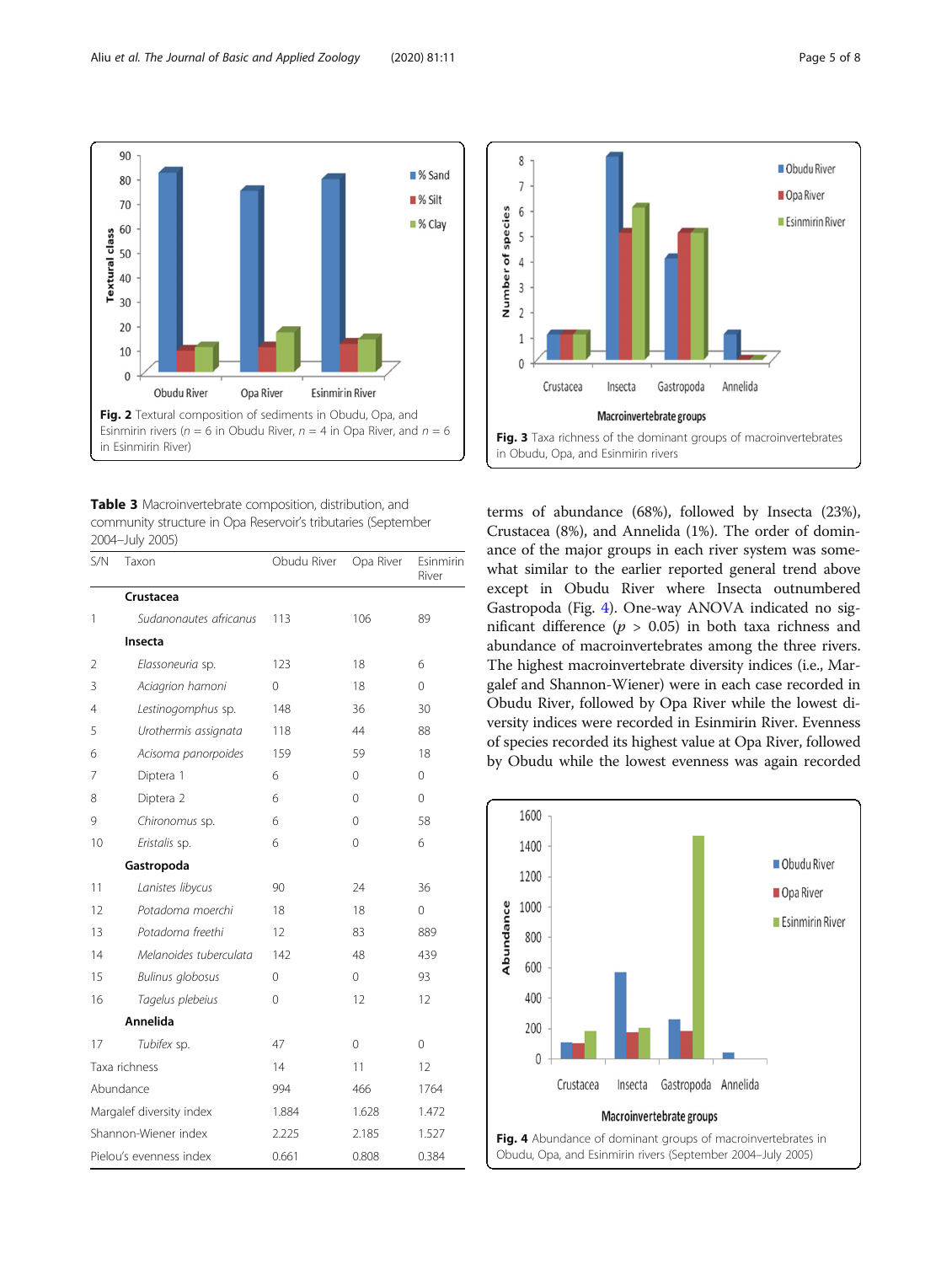at Esinmirin River. The most dominant species was Potadoma freethi which recorded nearly 1000 individuals in the three rivers, followed by Melanoides tuberculata.

The relationships between water/sediment parameters and biodiversity indices, i.e., taxa richness, abundance, Margalef diversity (D) index, Shannon-Wiener diversity (H) index, and evenness index in Obudu River, indicated significant correlations in three cases only. Water acidity showed significant negative correlations with both taxa richness ( $r = -0.936$ ,  $p = 0.006$ ) and Margalef diversity index ( $r = -0.908$ ,  $p = 0.012$ ), while sediment pH showed a significant positive correlation with evenness  $(r =$ 0.938,  $p = 0.019$ ). Only one water parameter  $(PO<sub>4</sub><sup>3-</sup>)$  recorded a significant correlation with any biodiversity index (i.e., evenness) in Opa River ( $r = 0.986$ ,  $p = 0.014$ ). However,  $SO_4^2$ <sup>-</sup> in the river's sediment showed significant correlations with taxa richness ( $r = 0.897$ ,  $p =$ 0.039), abundance ( $r = 0.875$ ,  $p = 0.050$ ), and Margalef index ( $r = 0.903$ ,  $p = 0.036$ ). Conversely, organic carbon in the sediment recorded negative correlations with taxa richness ( $r = -0.887$ ,  $p = 0.045$ ), abundance ( $r = -$ 0.926,  $p = 0.024$ ), and Margalef index ( $r = -0.872$ ,  $p =$ 0.050). In Esinmirin River, more water parameters showed significant correlations with biodiversity indices than in other rivers. Organic carbon and pH showed significant positive correlations with abundance ( $r = 0.949$ ,  $p = 0.003$  and  $r = 0.850$ ,  $p = 0.032$ , respectively). Dissolved oxygen showed significant negative correlations with taxa richness ( $r = -0.939$ ,  $p = 0.005$ ) and abundance  $(r = -0.907, p = 0.012)$ . A significant negative correlation ( $r = -0.846$ ,  $p = 0.033$ ) was also recorded between BOD and evenness of species. For the sediment, significant negative correlations were recorded between  $SO_4^{2-}$  and taxa richness ( $r = -0.901$ ,  $p = 0.037$ ) as well as Margalef index ( $r = -0.916$ ,  $p = 0.029$ ).

#### **Discussion**

Most of the selected water parameters in the three rivers were within their recommended standards for aquatic life support, e.g., total organic carbon < 10 mg/L, BOD 3.0–6.0 mg/L,  $NO_3^-$  < 5 mg/L, and pH 6.0–8.5 (Chapman & Kimstach, [2006](#page-6-0)). The only exceptions were for PO<sub>4</sub><sup>3-</sup> in the three rivers and DO in the Opa River. Phosphate concentration in the rivers exceeded the recommended 0.1 mg/L upper limit for freshwaters (Michaud, [1991](#page-7-0); Moore, [1987\)](#page-7-0). The mean dissolved oxygen concentration in Opa River was below 5 mg/L which is the minimum requirement for proper functioning and survival of biological communities, as recommended by Chapman and Kimstach ([2006](#page-6-0)). Sediment characteristics of the rivers compared favorably with similar studies in Nigeria (e.g., Akindele & Olutona, [2015;](#page-6-0) Mbagwu, [1989](#page-7-0); Nathaniel, [2001](#page-7-0)). The bottom sediment is dominantly sand, low in nutrient compounds, and physico-chemical

characteristics. The sediment textural composition and particle grain size are also a reflection of the bedrock formation within the basin (Smith & Montgonery, [1962\)](#page-7-0).

The number of macroinvertebrate species recorded in this study was rather too small for rivers of such orders (i.e., 2–4 orders). Studies carried out in similar water bodies had reported higher number of species or taxa. Among such were the studies of Kelly-Quinn et al. ([2003\)](#page-6-0) who reported a total of 80 macroinvertebrate taxa in Caher River (Ireland) and Garn, Scudder, Richards, and Sullivan ([2001](#page-6-0)) who reported 48 species in Wolf River (Winscosin). Others include the studies of Ogbeibu and Oribhabor ([2002\)](#page-7-0) on a fourth order stream in Nigeria who reported a total of 43 macroinvertebrate taxa and Akindele, Adeniyi, Oyeku, and Adu [\(2018\)](#page-6-0) who reported a total of 27 macroinvertebrate taxa in Osun River (Nigeria). The current study however reported a higher number of taxa than what was reported by Nathaniel [\(2001\)](#page-7-0) on the downstream Opa Reservoir (i.e., 7 taxa). The low number of macroinvertebrate taxa reported in this study can be due to the predominant sand textural composition and poor organic content of the bottom sediment. Five out of the seven taxa previously reported in Opa Reservoir by Nathaniel [\(2001](#page-7-0)) were also reported in this study, i.e., P. moerchi, Lanistes lybicus, Bulinus globosus, Acisoma panorpoides, and Aciagrion hamoni.

Generally, diversity and evenness indices of macroinvertebrates of the reservoir's headwaters indicated an impaired system and poor water quality to support macroinvertebrate faunae. Good water quality that support macroinvertebrate faunae has been well associated with Margalef and Shannon-Wiener indices that are greater than three, while poor water quality is associated with indices less than three (Akindele & Adeniyi, [2013](#page-6-0); Lenat et al., [1980;](#page-7-0) Mandaville, [2002;](#page-7-0) Shannon, [1948](#page-7-0)). Based on these diversity indices (i.e.,  $D = 1.0 - 3.0$  and  $H < 3.0$ ), the three rivers can be considered moderately impacted by anthropogenic (agricultural and commercial) activities, with Esinmirin River very close to being severely impacted. Relative distribution of species (evenness) was comparably much lower in Esinmirin River than either Obudu or Opa River. Some bioindicators of poor water quality (i.e., pollution-tolerant) were recorded in this study and they occurred exclusively in Esinmirin and/or Obudu River. Such species include Tubifex sp., Tipula sp., Chironomus sp., Bulinus globosus, and Eristalis sp. (Alba-Tercedor & Pujante, [2000;](#page-6-0) Friedrich et al., [2006](#page-6-0)). Specifically, *B. globosus* and *Chironomus* sp. were exclusively recorded in their numbers in Esinmirin River. This underscores its poorest water quality condition as revealed by diversity and evenness indices. Furthermore, the most dominant species in this study (P. freethi) is a pulmonate gastropod and the occurrence and/or dominance of which has been described as an indication of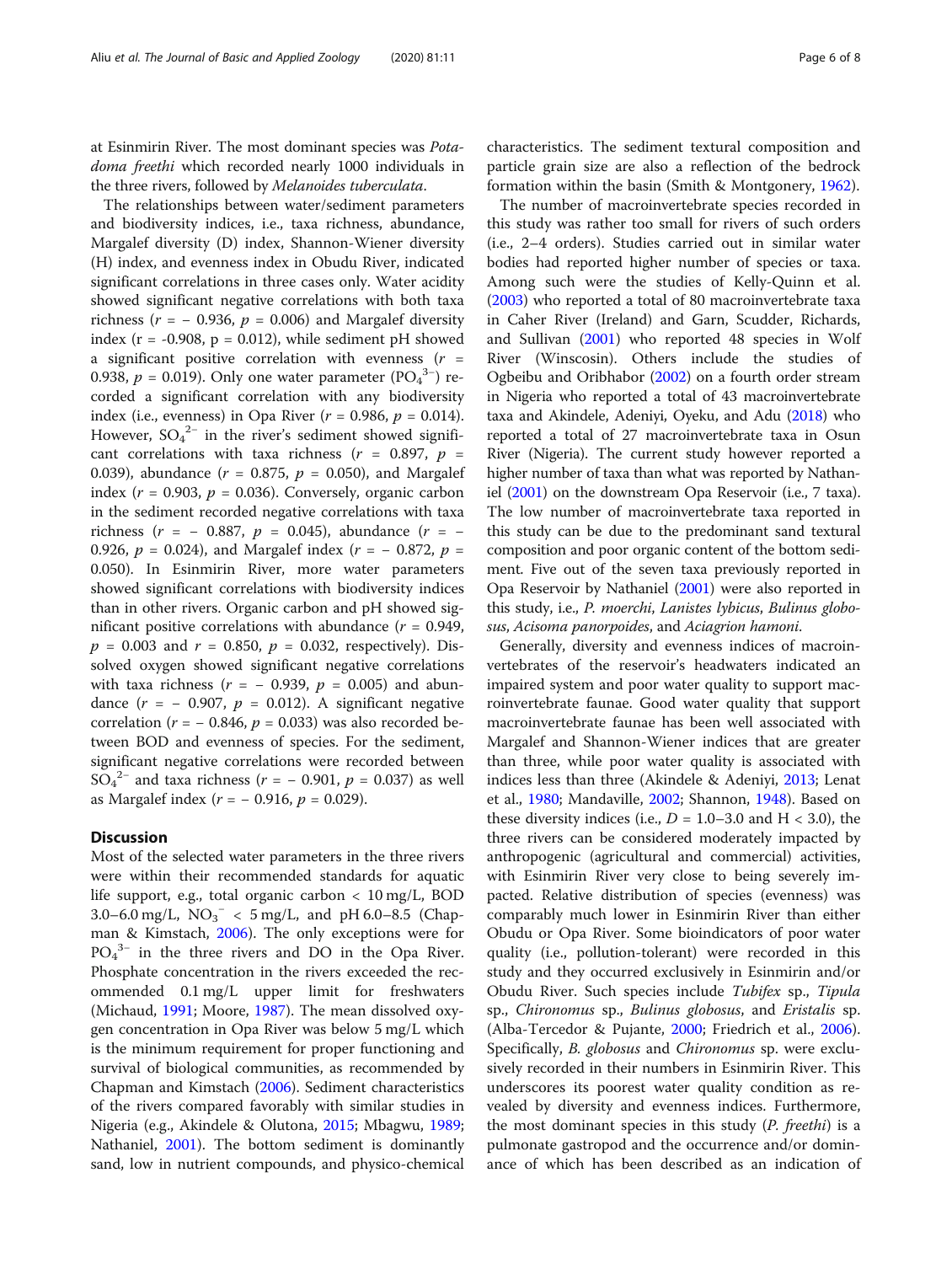<span id="page-6-0"></span>poor water quality (Voshell, [2002\)](#page-7-0). As an adaptive measure in oxygen-tensed environments, pulmonates make use of their lung-like apparatus to extract oxygen from the atmosphere (Allaby, 1999; Voshell, [2002](#page-7-0)). The second most dominant species (M. tuberculata) is a facultative (i.e., can survive in moderately polluted environments) and invasive species (Vogler, Nunez, Gregoric, Beltramino, & Peso, [2012;](#page-7-0) Voshell, [2002](#page-7-0)). It is worth being stated that P. freethi and M. tuberculata both accounted for nearly 76% of the faunal abundance in Esinmirin River, hence the low evenness of species in the river. Although the faunal composition and community structure indicated that the rivers were of poor biological water quality, a few bioindicators of good water quality were also recorded in them, i.e., Elassoneuria sp., A. hamoni, Lestinogomphus sp., Urothermis assignata, and A. panorpoides (Alba-Tercedor & Pujante, 2000). These insect larvae were particularly recorded in large numbers at the upper reaches of the rivers where there was a good riparian vegetation cover. However, their distribution and abundance in the entire stretch of the rivers were not indicative enough to suggest a pristine or near-pristine condition.

## Conclusion

The ecological condition or health status of the three headwater rivers of Opa Reservoir can be considered moderately polluted based on the relative proportion of pollution-tolerant/facultative species to pollutionsensitive species. There is a high tendency that the rivers could become severely polluted through further anthropogenic (agricultural and commercial) activities. This study therefore recommends that Opa Reservoir's headwaters should be adequately monitored. Continuous efforts should be made to regulate anthropogenic activities that could directly impact the quality of the reservoir's headwaters and ultimately improve their ecological status. A similar approach is recommended for impaired headwaters of lakes, reservoir, and larger river systems.

#### **Abbreviations**

APHA: American Public Health Association; ANOVA: Analysis of variance; EC: Electrical conductivity; DO: Dissolved oxygen; BOD<sub>5</sub>: Biological oxygen demand<sub>s</sub>

#### Acknowledgements

Authors would like to thank Prof. Sylvester S. Ogbogu for his kind assistance in identifying some of the insects recorded in this study.

#### Authors' contributions

OOA collated field and laboratory data, analyzed the data, and revised the manuscript. EOA was involved in the field work, analyzed the data and drafted the manuscript. IFA made substantial contributions to conception and design of this study. The author(s) read and approved the final manuscript.

### Funding

Not applicable

The datasets generated and/or analyzed during the current study are available from the corresponding author on reasonable request.

#### Ethics approval and consent to participate Not applicable

Consent for publication Not applicable

## Competing interests

The authors declare that they have no competing interests.

#### Author details

<sup>1</sup>Institute of Ecology and Environmental Studies, Obafemi Awolowo University, Ile-Ife, Nigeria. <sup>2</sup>Department of Zoology, Obafemi Awolowo University, Ile-Ife, Nigeria.

#### Received: 1 August 2019 Accepted: 19 March 2020 Published online: 06 April 2020

#### References

- Abbott, R.T., & Morris, P.A. (1995). A field guide to shells of the Atlantic and Gulf Coast and the WestIndies, 4<sup>th</sup> ed. USA: Hoghton Mifflin.
- Akindele, E. O., Adeniyi, A. V., Oyeku, O. G., & Adu, B. W. (2018). Analysis of benthic macroinvertebrates, biological water quality and conservation value of a tropical river and UNESCO-protected environment. African Journal of Ecology, 56, 488–498.
- Akindele, E. O., & Adeniyi, I. F. (2013). Zooplankton composition and community structure in Lake Tiga, Kano, Nigeria. African Journal of Aquatic Science, 38(3), 279–286.
- Akindele, E. O., & Olutona, G. O. (2015). Environmental variables and benthic macroinvertebrate assemblage in the headwater streams of an Afro-tropical Reservoir. Water and Environment Journal, 29, 541–548.
- Akintola, J. O. (1986). Rainfall distribution in Nigeria. Ibadan. Nigeria: Impact Publishers (Nig).
- Alba-Tercedor, J., & Pujante, A. M. (2000). Running water biomonitoring in Spain: opportunities for a predictive approach. In J. F. Wright, D. W. Sutcliffe, & M. T. Furse (Eds.), Assessing the biological quality of freshwaters: RIVPACS and other techniques, (pp. 207–216). Cumbria: Freshwater Biological Association.
- Allaby, M. (1999). Oxford dictionary of zoology. Oxford, United Kingdom: Oxford University Press.
- APHA, AWMA & WPCF (1995). Standard methods for the examination of water and wastewater. Washington: APHA.
- Atobatele, O. E., & Ugwumba, O. A. (2010). Distribution, abundance and diversity of macrozoobenthos in Aiba Reservoir, Iwo, Nigeria. African Journal of Aquatic Science, 35(3), 291–297.
- Bouchard, R. W. (2004). Guide to aquatic invertebrates of the upper Midwest: identification manual for students, citizen monitors and aquatic resources professionals. USA: Water Resources Centre.
- Brown, A. V., & Brussock, P. P. (1991). Comparison of benthic invertebrates between riffles and pools. Hydrobiologia, 220, 99–108.
- Brown, D. S. (1980). Freshwater snails of Africa and their medical importance. London: Taylor and Francis Ltd.
- Chapman, D., & Kimstach, V. (2006). Selection of water quality variables. In D. Chapman (Ed.), Water quality assessments, (pp. 65–122). London: Chapman and Hall.
- Friedrich, G., Chapman, D., & Beim, A. (2006). In D. Chapman (Ed.), Water quality assessments, (pp. 167–227). London: Chapman and Hall.
- Furse, M. T. (2000). The application of RIVPACS procedures in headwater streamsan extensive and important national resource. In J. F. Wright, D. W. Sutcliffe, & M. T. Furse (Eds.), Assessing the biological quality of freshwaters: RIVPACS and other techniques, (pp. 79–91). Cumbria: Freshwater Biological Association.
- Garn, H.S., Scudder, B.C., Richards, K.D., & Sullivan, D.J. (2001). Chemical characteristics of water, sediment and benthic communities of the Wolf River, Menominee, Indian Reservation, Winsconsin. Water Year 1986-96. United States Geological Survey Water Resources Investigation Report 01-4019.
- Giles, N., Phillips, V. E., & Barnard, S. (1991). The current crisis: ecological effects of low flows. Lincoln: Royal Society for Nature Conservation.
- Kelly-Quinn, M., Bradley, C., Murray, D., Tierney, D., Ashe, P., Bracken, J., & McGarrigle, M .(2003) Physico-chemical characteristics and macroinvertebrate